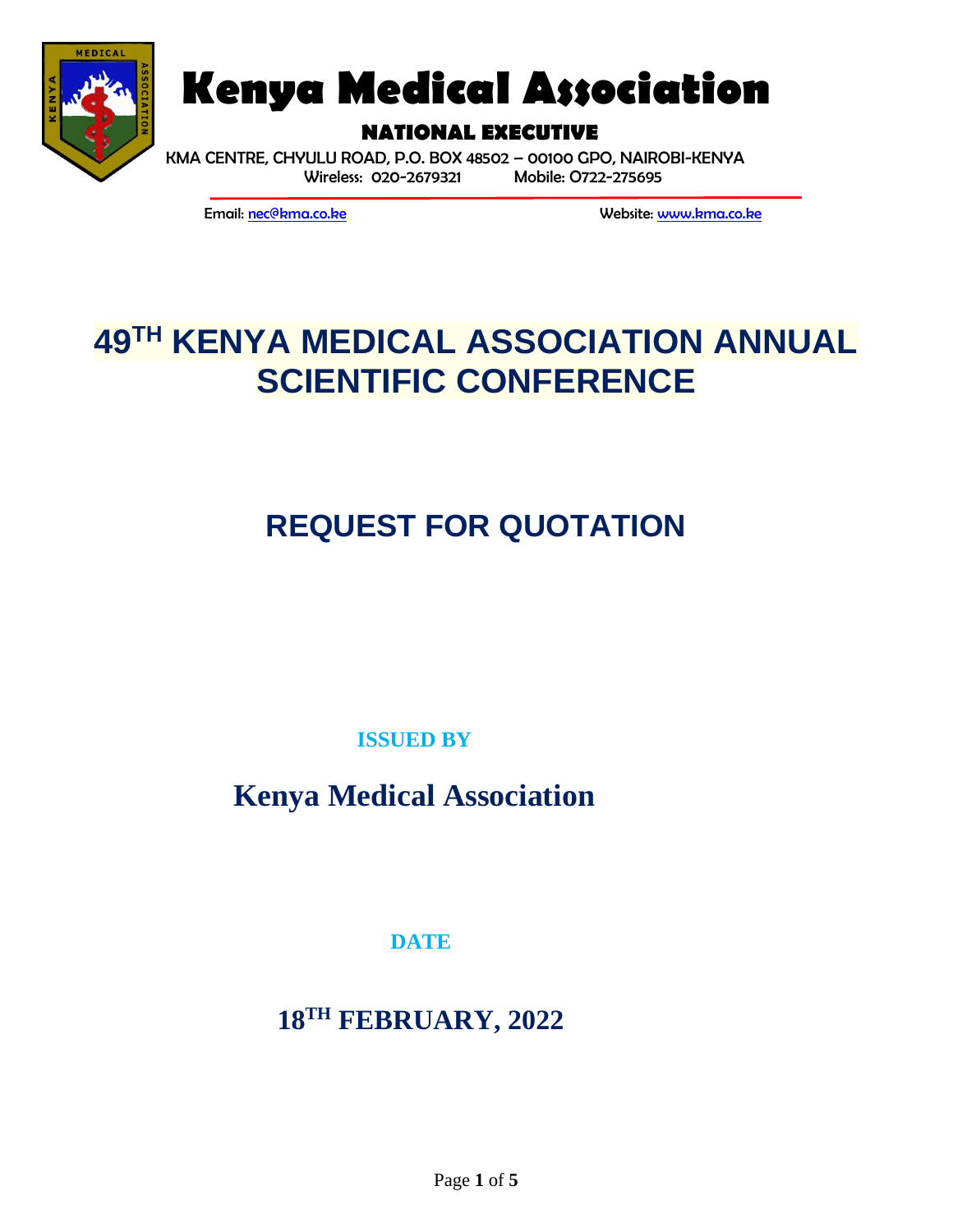#### **1. Introduction & Background**

The Kenya Medical Association (KMA) is a membership organization for doctors and dentists registered to practice in Kenya established in 1968 with a mandate of improving health care management in Kenya and the region.

The association amongst other activities holds scientific conferences every year. The next one will be held at **Noble Hotel – Eldoret** from **1 st** to **4 th June, 2022.**

The objective of this Request for Quotation is to locate service providers that will provide the best overall value to Kenya Medical Association Annual Scientific Conference 2022.

While price is a significant factor, other criteria will form the basis of our award decision.

#### **2. Submission Guidelines & Requirements**

#### **a) Inquiries**

All inquiries related to this Request for Quotations ("RFQ") will be directed to:

Kenya Medical Association KMA Centre, 4th Floor, Chyulu Road, Upper Hill Attention: Sharon Kirui – Conference Coordinator Telephone Number: 0718390222 Email: [conference@kma.co.ke](mailto:conference@kma.co.ke)

#### **b) Submission date and address**

All quotations must be submitted on or before **15th April, 2022** to **[conference@kma.co.ke](mailto:conference@kma.co.ke)** or dropped at KMA Office- KMA Centre, 4th Floor, Chyulu Road Upperhill.

#### **c) Contractor's qualifications**

By submitting a Quotation, a Contractor represents that it has the expertise, qualifications, resources, and relevant experience to supply the Goods and Services.

#### **3. Financial Quotation**

- a) The Financial Proposal should clearly identify as a separate amount, the local taxes, duties, fees, levies and other charges imposed under the law on the consultants, the sub-consultants and their personnel.
- b) The service provider shall express the price of their services in Kenya Shillings.
- c) The Proposal must remain valid for at least 30 days after the submission date. During this period, the service provider is expected to keep available, at his own cost, the professional staff proposed for the assignment. If the Client wishes to extend the validity period of the proposals, the provider shall agree to the extension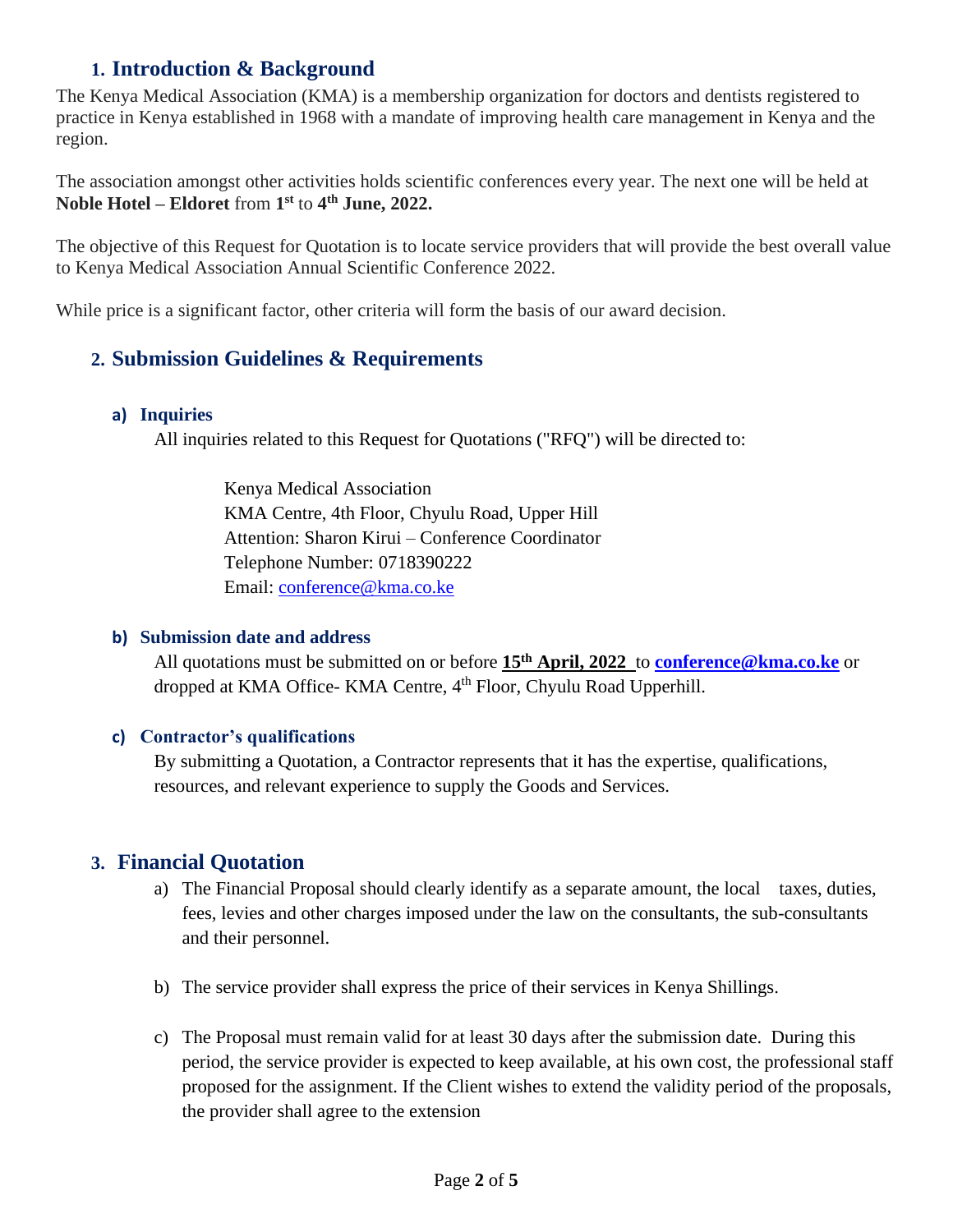| <b>SERVICE REQUIRED</b>                                                                 | <b>QUANTITY</b> | <b>UNIT PRICE</b> | <b>TOTAL</b> |
|-----------------------------------------------------------------------------------------|-----------------|-------------------|--------------|
| Photography,<br>Videography and Live<br>streaming (1st to 4th<br>June, 2022)            | -1              |                   |              |
| Exhibition tents (2*3<br>stands/tents-1 <sup>st</sup> to 4 <sup>th</sup><br>June, 2022) | 40              |                   |              |
| Entertainment                                                                           | $\overline{2}$  |                   |              |
| Media Liaison                                                                           |                 |                   |              |
| <b>Printing Conference</b><br>booklets                                                  | 300             |                   |              |
| Conference bags                                                                         | 300             |                   |              |
| <b>Pockets and Lanyards</b>                                                             | 300             |                   |              |
| <b>Sub Total</b>                                                                        |                 |                   |              |
| <b>GRAND TOTAL</b>                                                                      |                 |                   |              |

### **4. Organization General Information**

| $\mathbf{1}$   | Name of Organization     |  |
|----------------|--------------------------|--|
| $\overline{2}$ | Postal Address           |  |
|                |                          |  |
| 3              | Principal Contact        |  |
|                | Person                   |  |
|                |                          |  |
|                |                          |  |
| 4              | Contact:                 |  |
|                |                          |  |
|                |                          |  |
|                |                          |  |
| 5              | Physical Location of     |  |
|                | <b>Business Premises</b> |  |
|                |                          |  |
|                |                          |  |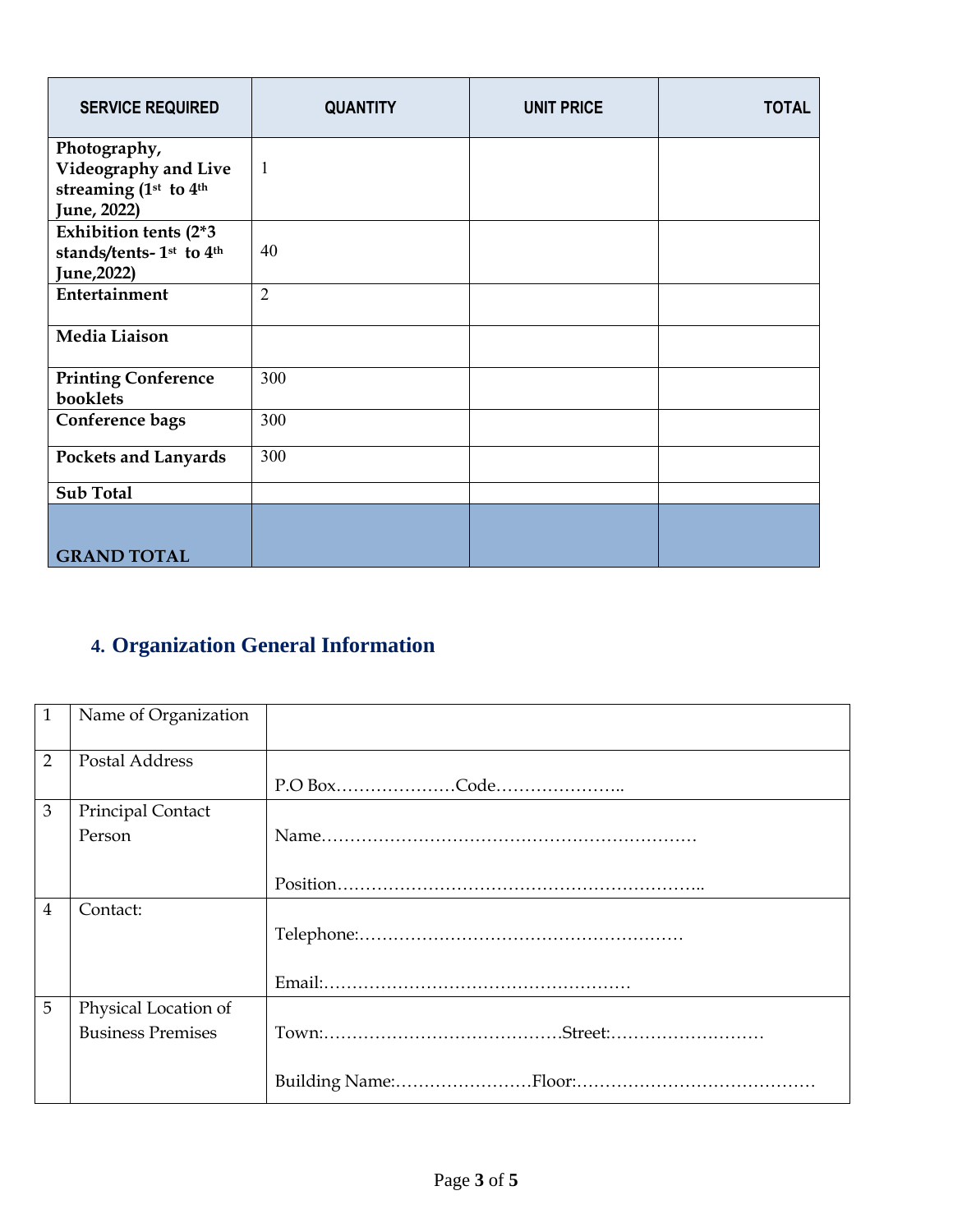| 6  | <b>Business Operations</b>            |                          |
|----|---------------------------------------|--------------------------|
|    |                                       |                          |
| 7  | <b>Company Registration</b>           |                          |
|    | No:                                   |                          |
|    | (Attach copy) Tick one                |                          |
| 8  | VAT Registration No:<br>(Attach Copy) | Number<br>Attached copy? |
|    | PIN certificate                       | Number<br>Attached copy? |
| 9  |                                       |                          |
|    | Valid Tax Compliance                  | <b>Attached Copy?</b>    |
|    | Certificate (Attach                   |                          |
|    | copy)                                 |                          |
| 10 | Provide a brief                       |                          |
|    | description of Services               |                          |
|    | that you offer                        |                          |

### **5. Trade References**

| Provide contact details for 3 referees for previous/ current work that is similar or the same to the one<br>now applied for. Note that the referees may be contacted without your further references to you. |                               |  |
|--------------------------------------------------------------------------------------------------------------------------------------------------------------------------------------------------------------|-------------------------------|--|
|                                                                                                                                                                                                              | Organization Name &           |  |
| 1                                                                                                                                                                                                            | Rubberstamp                   |  |
|                                                                                                                                                                                                              | <b>Contact Name Position</b>  |  |
|                                                                                                                                                                                                              | Telephone No                  |  |
|                                                                                                                                                                                                              | E-mail Address                |  |
|                                                                                                                                                                                                              |                               |  |
|                                                                                                                                                                                                              | <b>Total Value of Service</b> |  |
|                                                                                                                                                                                                              | Organization Name &           |  |
| 2                                                                                                                                                                                                            | Rubberstamp                   |  |
|                                                                                                                                                                                                              | <b>Contact Name Position</b>  |  |
|                                                                                                                                                                                                              | Telephone No                  |  |
|                                                                                                                                                                                                              | E-mail Address                |  |
|                                                                                                                                                                                                              | <b>Total Value of Service</b> |  |